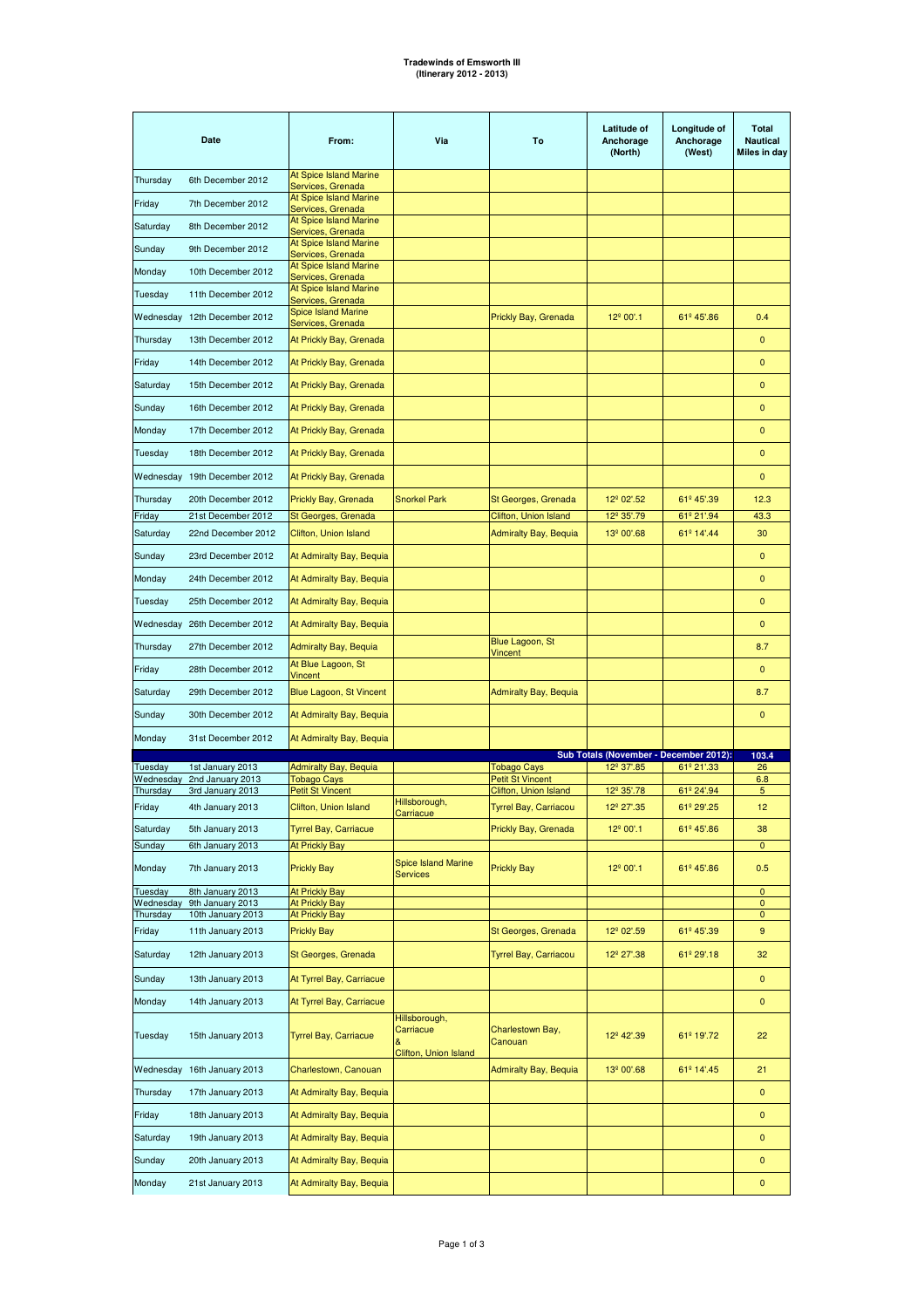| Tuesday               | 22nd January 2013                      | At Admiralty Bay, Bequia                |                                                            |                                        |                        |            | 0              |
|-----------------------|----------------------------------------|-----------------------------------------|------------------------------------------------------------|----------------------------------------|------------------------|------------|----------------|
|                       | Wednesday 23rd January 2013            | At Admiralty Bay, Bequia                |                                                            |                                        |                        |            | $\overline{0}$ |
| Thursday              | 24th January 2013                      | At Admiralty Bay, Bequia                |                                                            |                                        |                        |            | $\pmb{0}$      |
| Friday                | 25th January 2013                      | At Admiralty Bay, Bequia                |                                                            |                                        |                        |            | 0              |
| Saturday              | 26th January 2013                      | At Admiralty Bay, Bequia                |                                                            |                                        |                        |            | $\pmb{0}$      |
| Sunday                | 27th January 2013                      | <b>Bequia</b>                           |                                                            | Hillsborough, Carriacue                | 12º 29'.02             | 61º 27'.68 | 36             |
| Monday                | 28th January 2013                      | Hillsborough, Carriacue                 |                                                            | Prickly Bay, Grenada                   | 12 <sup>º</sup> 00'.8  | 61º 45'.86 | 40             |
| Tuesday               | 29th January 2013                      | <b>At Prickly Bay</b>                   |                                                            |                                        |                        |            | $\pmb{0}$      |
| Wednesday<br>Thursday | 30th January 2013<br>31st January 2013 | <b>At Prickly Bay</b><br>At Prickly Bay |                                                            |                                        |                        |            | 0<br>0         |
| Friday                | 1st February 2013                      | <b>Prickly Bay</b>                      | <b>Prickly Bay Marina</b>                                  | Buoy - Moliniere-<br><b>Beausejour</b> | 12º 04'.87             | 61º 45'.76 | 12             |
| Saturday              | 2nd February 2013                      | <b>Buoy - Moliniere-</b><br>Beausejour  |                                                            | <b>Tyrrel Bay, Carriacou</b>           | 12º 27'.35             | 61º 29'.24 | 38             |
| Sunday                | 3rd February 2013                      | At Tyrrel Bay, Carriacue                |                                                            |                                        |                        |            | $\mathbf 0$    |
| Monday                | 4th February 2013                      | <b>Tyrrel Bay, Carriacue</b>            | Hillsborough,<br>Carriacue                                 | Clifton, Union Island                  | 12 <sup>°</sup> 35'.78 | 61º 24'.91 | 12             |
| Tuesday               | 5th February 2013                      | At Clifton, Union Island                |                                                            |                                        |                        |            | 0              |
| Wednesday             | 6th February 2013                      | At Clifton, Union Island                |                                                            |                                        |                        |            | 0              |
| Thursday              | 7th February 2013                      | Clifton, Union Island                   | <b>Mopion Island</b>                                       | <b>Petit St Vincent</b>                | 12º 32'.03             | 61º 23'.05 | 5              |
| Friday                | 8th February 2013                      | <b>Petit St Vincent</b>                 | <b>Water Dock, Petit</b><br><b>Martinique</b>              | <b>Tobago Cays</b>                     | 12 <sup>º</sup> 37'.87 | 61º 21'.32 | 8              |
| Saturday              | 9th February 2013                      | <b>Tobago Cays</b>                      | Clifton, Union Island                                      | Chatham Bay, Union<br>Island           | 12 <sup>°</sup> 36'.28 | 61º 27'.04 | 10             |
| Sunday                | 10th February 2013                     | Chatham Bay, Union<br><b>Island</b>     |                                                            | Saltwhistle Bay,<br>Mayreau            | 12 <sup>º</sup> 38'.87 | 61º 23'.4  | 5              |
| Monday                | 11th February 2013                     | Saltwistle Bay, Mayreau                 |                                                            | Britiannia Bay,<br>Mustique            | 12 <sup>º</sup> 52'.72 | 61º 11'.34 | 18.5           |
| Tuesday               | 12th February 2013                     | Britannia Bay, Mustique                 |                                                            | <b>Admiralty Bay, Bequia</b>           | 13º 00'.68             | 61º 14'.52 | 14             |
|                       | Wednesday 13th February 2013           | At Admiralty Bay, Bequia                |                                                            |                                        |                        |            | $\mathbf 0$    |
| Thursday              | 14th February 2013                     | At Admiralty Bay, Bequia                |                                                            |                                        |                        |            | $\mathbf 0$    |
| Friday                | 15th February 2013                     | At Admiralty Bay, Bequia                |                                                            |                                        |                        |            | $\mathbf 0$    |
| Saturday              | 16th February 2013                     | At Admiralty Bay, Bequia                |                                                            |                                        |                        |            | 0              |
| Sunday                | 17th February 2013                     | At Admiralty Bay, Bequia                |                                                            |                                        |                        |            | 0              |
| Monday                | 18th February 2013                     | At Admiralty Bay, Bequia                |                                                            |                                        |                        |            | 0              |
| Tuesday               | 19th February 2013                     | At Admiralty Bay, Bequia                |                                                            |                                        |                        |            | $\mathbf{0}$   |
|                       | Wednesday 20th February 2013           | At Admiralty Bay, Bequia                |                                                            |                                        |                        |            | 0              |
| Thursday              | 21st February 2013                     | <b>Admiralty Bay, Bequia</b>            |                                                            | <b>Tyrrel Bay, Carriacue</b>           | 12 <sup>°</sup> 27'.33 | 61º 29'.22 | 40             |
| Friday                | 22nd February 2013                     | At Tyrrel Bay, Carriacue                |                                                            |                                        |                        |            | 0              |
| Saturday              | 23rd February 2013                     | At Tyrrel Bay, Carriacue                |                                                            |                                        |                        |            | 0              |
| Sunday                | 24th February 2013                     | <b>Tyrrel Bay, Carriacue</b>            |                                                            | Prickly Bay, Grenada                   | 12 <sup>º</sup> 00'.13 | 61º 45'.87 | 37             |
| Monday                | 25th February 2013                     | At Prickly Bay, Grenada                 |                                                            |                                        |                        |            | 0              |
| Tuesday               | 26th February 2013                     | At Prickly Bay, Grenada                 |                                                            |                                        |                        |            | 0              |
|                       | Wednesday 27th February 2013           | At Prickly Bay, Grenada                 |                                                            |                                        |                        |            | 0              |
| Thursday              | 28th February 2013                     | At Prickly Bay, Grenada                 |                                                            |                                        |                        |            | 0              |
| Friday                | 1st March 2013                         | At Prickly Bay, Grenada                 |                                                            |                                        |                        |            | 0              |
| Saturday              | 2nd March 2013                         | At Prickly Bay, Grenada                 |                                                            |                                        |                        |            | 0              |
| Sunday                | 3rd March 2013                         | At Prickly Bay, Grenada                 |                                                            |                                        |                        |            | $\mathbf 0$    |
| Monday                | 4th March 2013                         | Prickly Bay, Grenada                    |                                                            | Tyrrel Bay, Carriacue                  | 12 <sup>°</sup> 27'.31 | 61º 29'.21 | 37             |
| Tuesday               | 5th March 2013                         | At Tyrrel Bay, Carriacue                |                                                            |                                        |                        |            | 0              |
|                       | Wednesday 6th March 2013               | <b>Tyrrel Bay, Carriacue</b>            | Hillsborough,<br>Carriacue<br>(12º 28'.95N, 61º<br>27'.7W) | Clifton, Union Island                  | 12 <sup>°</sup> 35'.78 | 61º 24'.91 | 13             |
| Thursday              | 7th March 2013                         | Clifton, Union Island                   |                                                            | <b>Admiralty Bay, Bequia</b>           | 13º 00'.68             | 61º 14'.44 | 29             |
| Friday                | 8th March 2013                         | At Admiralty Bay, Bequia                |                                                            |                                        |                        |            | $\mathbf 0$    |
| Saturday              | 9th March 2013                         | At Admiralty Bay, Bequia                |                                                            |                                        |                        |            | $\mathbf 0$    |
| Sunday                | 10th March 2013                        | At Admiralty Bay, Bequia                |                                                            |                                        |                        |            | 0              |
| Monday                | 11th March 2013                        | At Admiralty Bay, Bequia                |                                                            |                                        |                        |            | 0              |